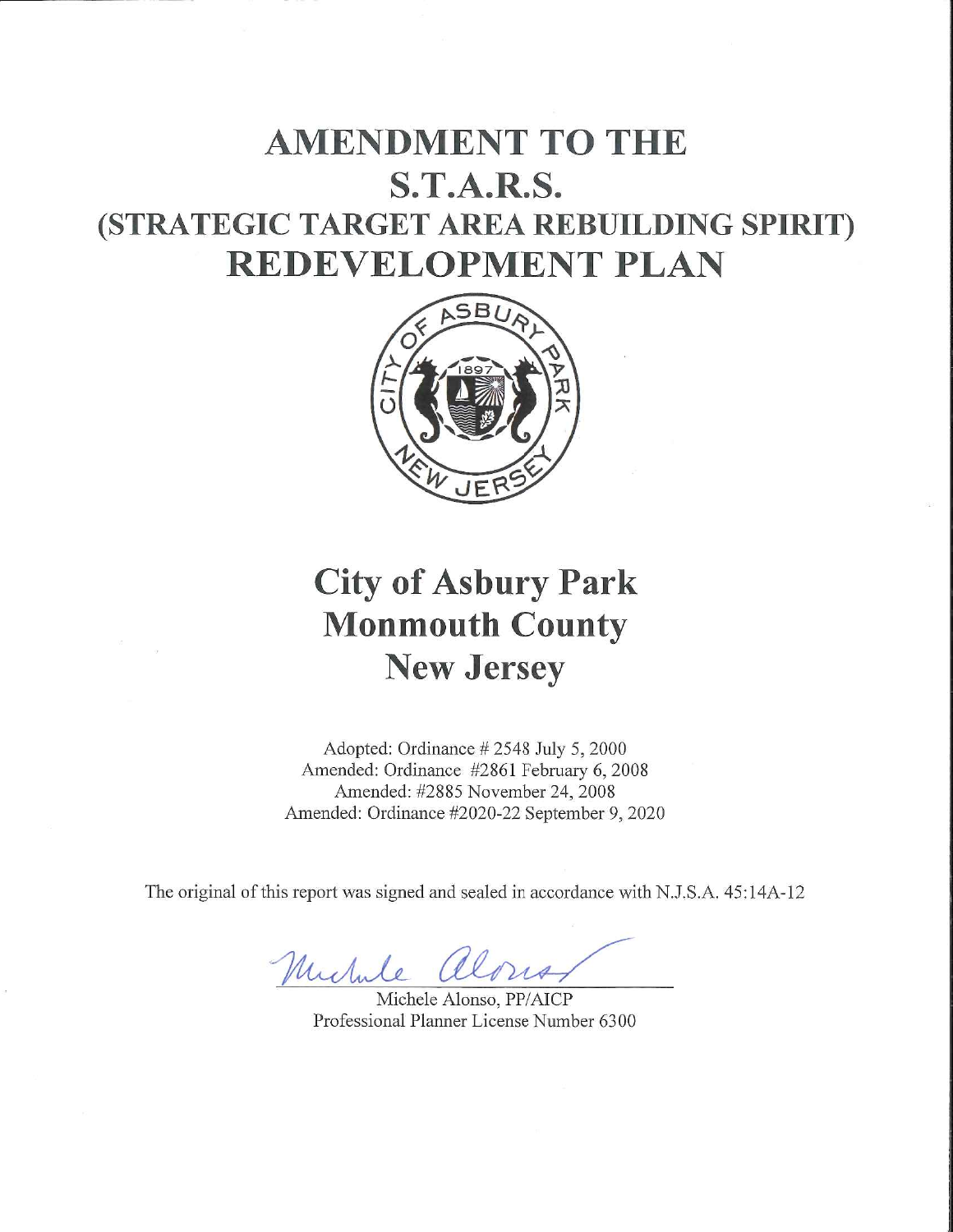#### **Mayor and Council**

John Moor, Mayor Amy Quinn, Deputy Mayor Eileen Chapman, Councilperson Yvonne Clayton, Councilperson Jesse Kendle, Councilperson

#### **City Manager**

Donna M. Vieiro

#### **City Attorney**

Frederick Raffetto, Esquire

#### **City Redevelopment Counsel**

Maraziti Falcon, LLP

#### **Department of Planning and Redevelopment**

Michele Alonso, PP, AICP, Director of Planning and Redevelopment Mark Siegle, PP, AICP, CNU-A, Principal Planner/Zoning Officer Irina Gasparyan, Board Secretary and Clerk

#### **Planning Board**

Barbara Krzak, Chairperson, Class IV Rick Lambert, Vice Chairperson, Class IV Mayor John Moor, Class I Yvonne Clayton, Councilperson, Class III Michael Manzella, Class II Jim Henry, Class IV Jennifer Souder, Class IV Trudy Syphax, Class IV Alexis Taylor, Class IV Eric Galipo, Alternate I

#### **Board Professionals**

Jack A. Serpico, Board Attorney Insite Engineering, LLC, Board Engineer Clarke Caton and Hintz, Board Planner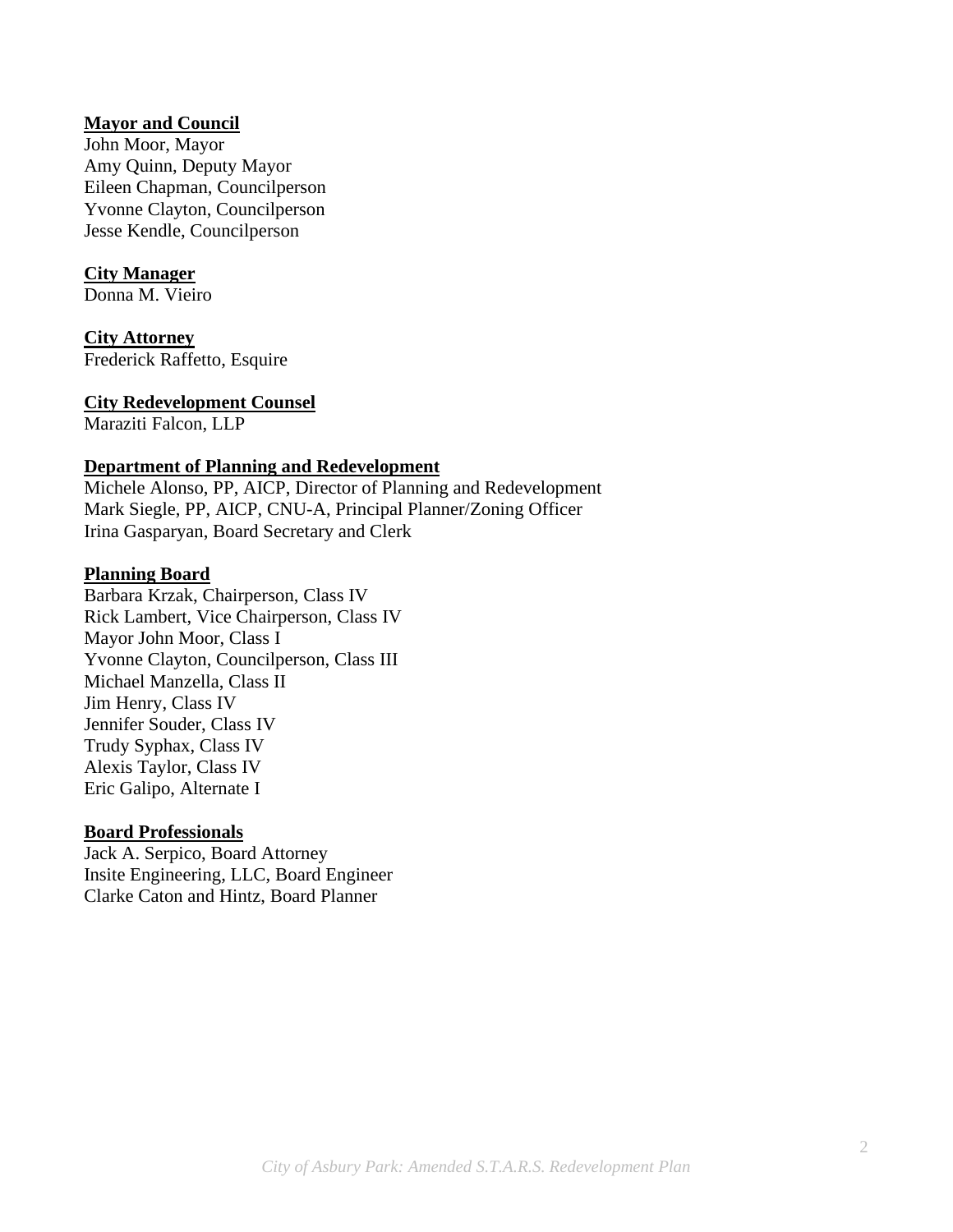#### **Table of Contents**

## Section Page(s) I. Introduction 4 II. Plan Area Boundary and Parcels Contained Within 5-6 III. Redevelopment Objectives 7 IV. Proposed Redevelopment Actions 7-8 V. General Administrative Provision and Procedures 8-10 VI. General Design and Land Use Standards and Requirements 10-11 VII. Urban Design Objectives and Requirements 11-14 VIII. Specific Land Use Regulations 14-15 IX. Acquisition Plan 16 X. Relocation Plan 16 XI. Circulation Plan 16-17 XII. Inventory of Affordable Housing 17 XIII. Provisions Necessary to Meet State and Local Requirements 17 XIV. Procedures for Amending the Redevelopment Plan 18 XV. Duration of the Plan 18 XVI. Definitions 18-19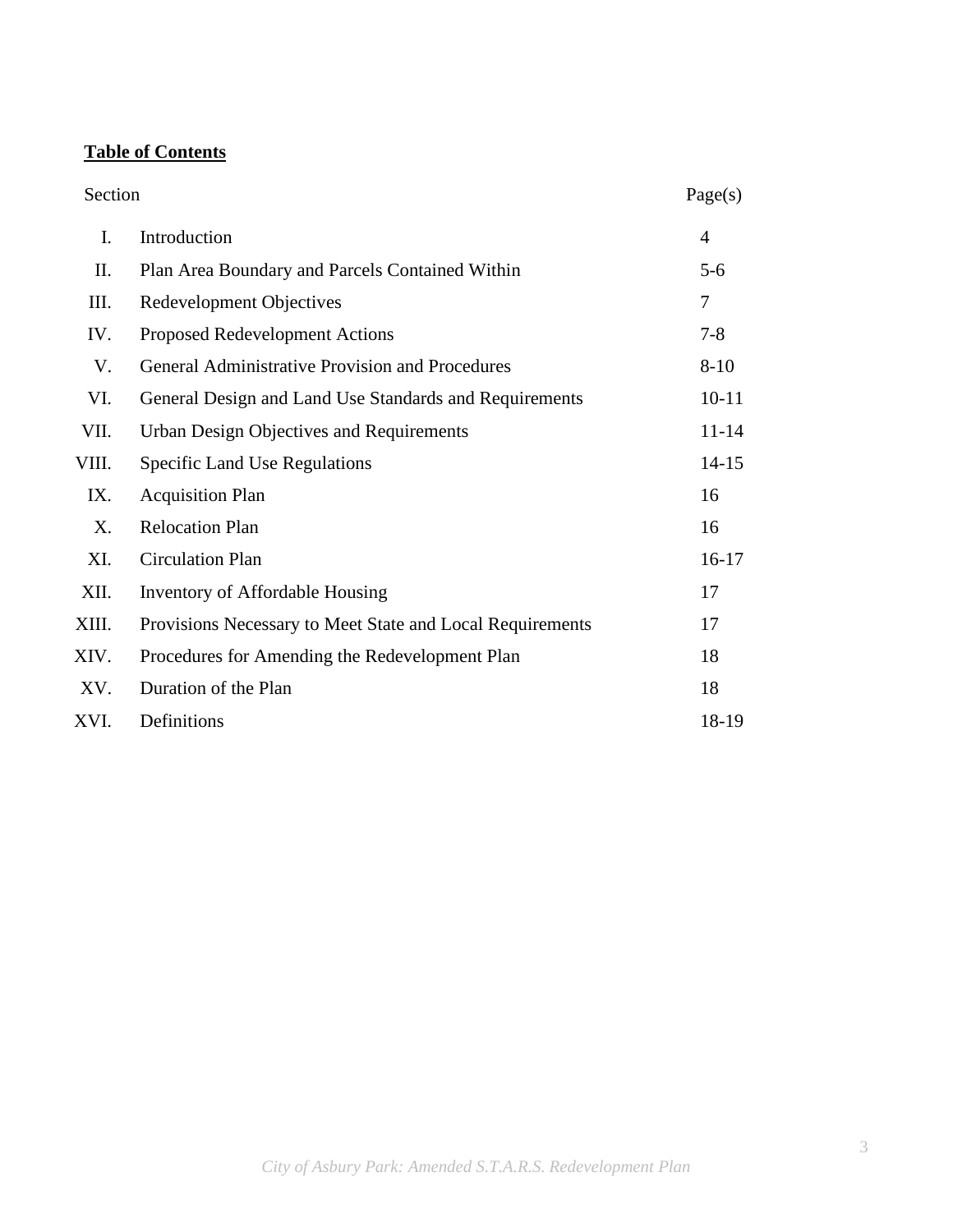#### **Section I: Introduction**

On November 15, 1999, the Council of the City of Asbury Park determined that an area consisting of all or part of twelve (12) tax blocks in the southwest section of Asbury Park (the "Redevelopment Area") was an "area in need of redevelopment" pursuant to the "Local Redevelopment and Housing Law," N.J.S.A. 40A:12A-1 et seq (the "Redevelopment Law"). The Council's determination was based in part on the general decline of the condition of the area. By ordinance adopted July 5, 2000, the Council adopted a redevelopment plan, the "S.T.A.R.S. Redevelopment Plan" (the "Redevelopment Plan"). This plan was to be in effect for a period of twenty (20) years from the date of adoption.

The Redevelopment Area had historically developed as an area of predominantly single-family dwellings, with a commercial corridor along Springwood Avenue. Over time, the Area declined as has occurred in many older urban areas in the northeast portion of the country. The conditions of many properties in the Redevelopment Area, declined to the point where the buildings were demolished. Currently, there are about eight to ten vacant properties in the Redevelopment Area.

The S.T.A.R.S Redevelopment Plan (the Plan) will regulate development within the S.T.A.R.S. Redevelopment Area (the Redevelopment Area). The Redevelopment Area is primarily comprised of residential land uses, some of which are vacant and/or dilapidated while other range from poor to fair condition; vacant land; religious uses, and a handful of existing commercial uses.

The originally adopted Redevelopment Plan consisted of two (2) specific land use regulation zones known as the NC-Neighborhood Commercial zone and the R-R Residential Redevelopment zone. The NC-Neighborhood Commercial zone was removed from the STARS Redevelopment Area and incorporated into the Amended Springwood Avenue Redevelopment Plan Area via Ordinance 3076 adopted on August 20, 2014. During the implementation period of this plan, Council adopted two (2) additional ordinances amending the plan (O-2861and O-2885).

This document shall serve as an Amendment to the S.T.A.R.S. Redevelopment Plan which incorporates prior amendments to the development regulations and area boundaries into one consistent user-friendly document. This document shall provide for the orderly development of the Redevelopment Area.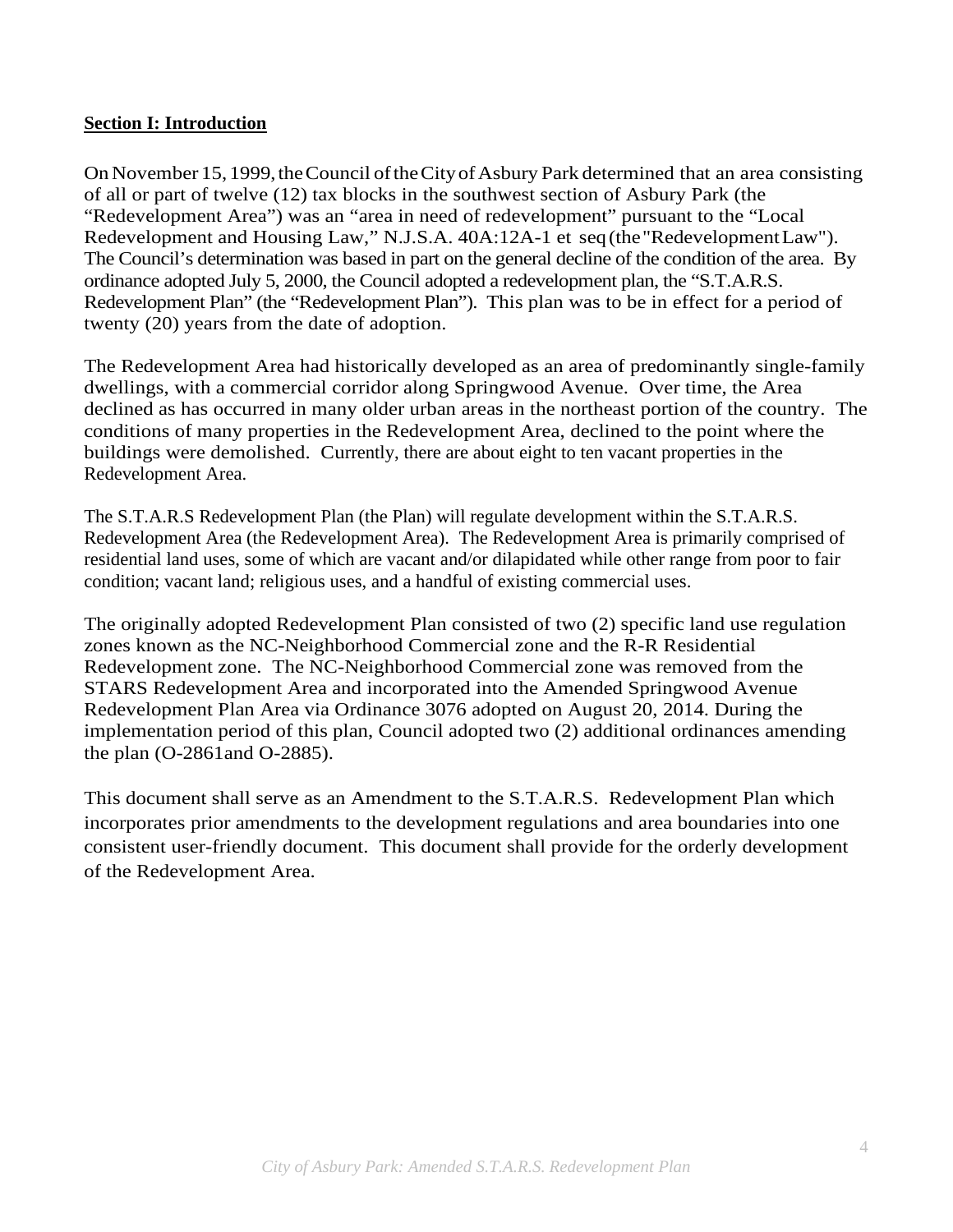#### **Section II. Plan Area Boundary and Parcels Contained Within**

The boundary of the S.T.A.R.S. Redevelopment Plan Area is show below in Map 1.

The S.T.A.R.S. Redevelopment Plan Area consists of Tax Lots found in all or part of six (6) Tax Blocks in the southwest section of Asbury Park. The block numbers for these tax blocks are 801, 806, 901, 902, 903 & 904.

The following list contains the lot numbers found in each of the blocks which are included wholly or partially within the Redevelopment Plan Area.

- Block 801, Lots: 4-20
- Block 806, Lots: 1-20, 22-32
- Block 901, Lots: 7-16
- Block 902, Lots: 1 (partially), 5-13; 14.01, 14.02, 15-20, 22-33
- Block 903, Lots: 10-14, 15.01, 16.01, 17.01, 17.02, 18-32, 33.01, 33.02, 34, 36
- Block 904, Lots: 1-5

# **\*\*SPACE INTENTIONALLY LEFT BLANK\*\***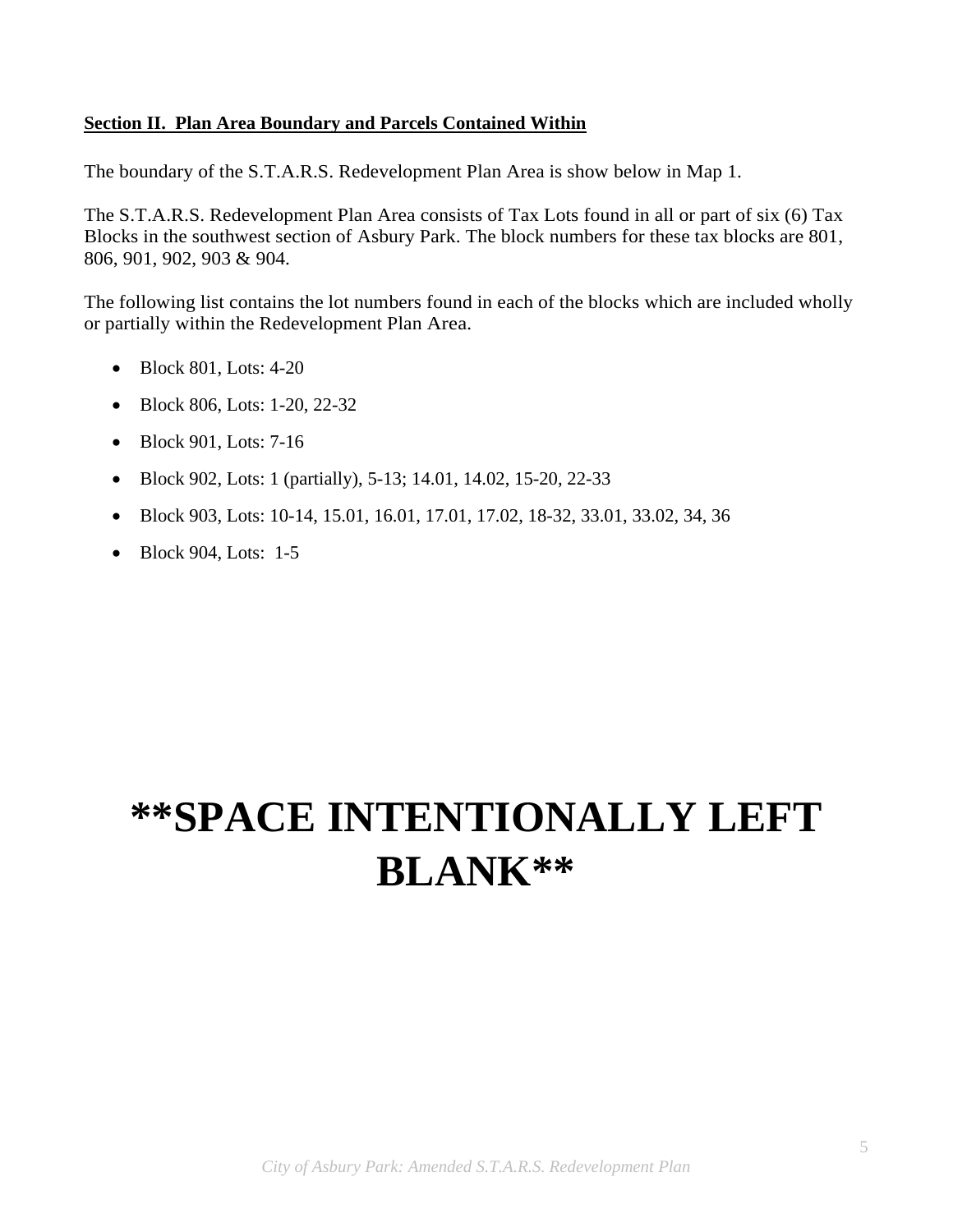

*City of Asbury Park: Amended S.T.A.R.S. Redevelopment Plan*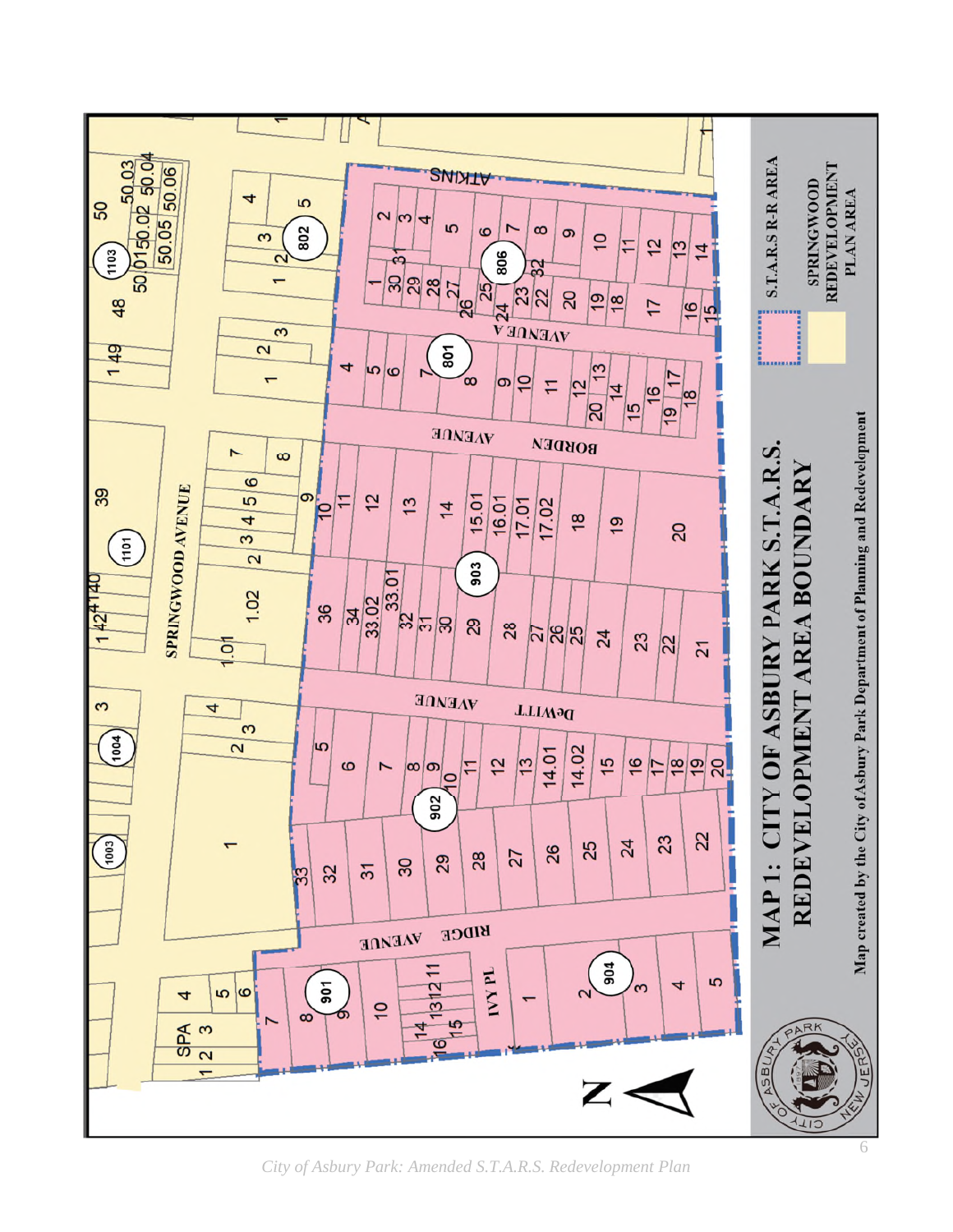#### **Section III. Redevelopment Objectives**

- A. The planning and development of the redevelopment area as a primarily residential development compatible with the surrounding neighborhood.
- B. Allow for the development of residential dwellings to support existing and future commercial facilities along Springwood Avenue consistent with the development pattern in the area and recognizing the high volume of traffic along this major corridor.
- C. To provide for a variety of housing types both in the residential neighborhood and in conjunction with commercial redevelopment along Springwood Avenue.
- D. The elimination of substandard and dilapidated structures and the removal of blighting influences.
- E. The improvement of the functional and physical of the project area for the contemplated new development to provide for improved traffic and pedestrian circulation.
- F. To provide site improvements for the beautification of the Redevelopment Area and surrounding areas.
- G. Encourage owner occupancy of residential units and the enforcement of owner occupancy when it is required.

#### **Section IV. Proposed Redevelopment Actions**

It is proposed to substantially improve and upgrade the S.T.A.R.S. Redevelopment Area through a combination of redevelopment actions which will provide a uniform and consistent attack on blight within the Redevelopment Area by systematically removing blighting influences in an orderly manner, starting with those structures and properties most deleterious to the Area.

- A. Demolition of structures determined to be impediments to sound and comprehensive redevelopment, starting with those most dilapidated.
- B. The rehabilitation and/or re-use of sound structures during the redevelopment of the Redevelopment Area.
- C. The consolidation and re-subdivision of land within the Redevelopment Area into suitable parcels for development.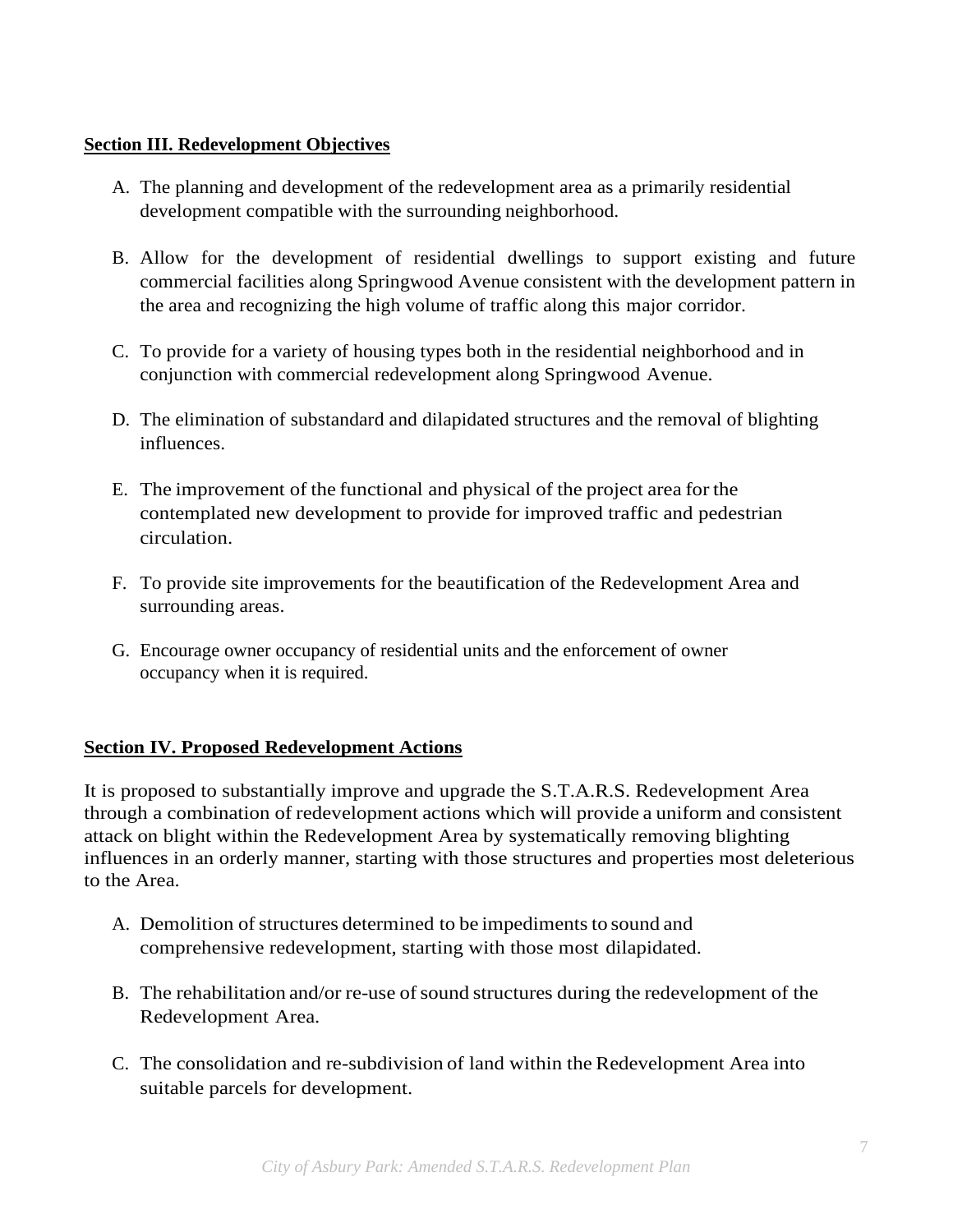- D. Provision for a full range of public infrastructure necessary to service and support the new development.
- E. Construction of new structures and complimentary facilities that are consistent with the land use pattern in the surrounding area.

#### **Section V. General Administrative Provisions and Procedures**

The following provisions shall apply to all property located within the S.T.A.R.S. Redevelopment Area Redevelopment Area.

- A. All definitions contained within the glossary of this Plan shall prevail. In the absence of a definition, the definition found within the Asbury Park Land Development Ordinance shall prevail.
- B. All development shall be in accordance with the zone guidelines, standards, and requirements of this Redevelopment Plan and the Proposed Land Use Map.
- C. The regulations and controls in this section may be implemented, where applicable, by appropriate covenants, or other provisions, or through agreements for land disposition and conveyances executed thereto.
- D. No building or structure shall be constructed over public rights-of-way or easements, without the prior, written approval of the Municipal Engineer and Site Plan approval by the Planning Board. No building or structure shall be constructed in the bed of a mapped street unless such street has been vacated by an act of the Municipal Council and the Site Plan has been approved by the Planning Board.
- E. Prior to the commencement of: a) any exterior construction, reconstruction, and/or rehabilitation of any existing structure. (b) construction of any new structure, or (c) any change in the use of any structure or parcel; a site plan for such shall be submitted by the developer or property owner to the Planning Board for review, so that compliance of such plans with this Plan can be determined. No Building Permit shall be issued for any work that would result in a change of use, or in a change in intensity of use, for any premises within the Area, without prior review and approval of such work by the Planning Board in accordance with the Municipal Land Use Law (NJSA40:55D-1 et seq.) Regular maintenance and minor repair shall not require Planning Board review.
- F. Site plan review shall be conducted by the Planning Board pursuant to the regulations set forth in the Municipal Land Use Law (NJSA 40:55D-1 et. seq.).
- G. Any subdivision of lots and parcels of land within the Redevelopment Area shall be in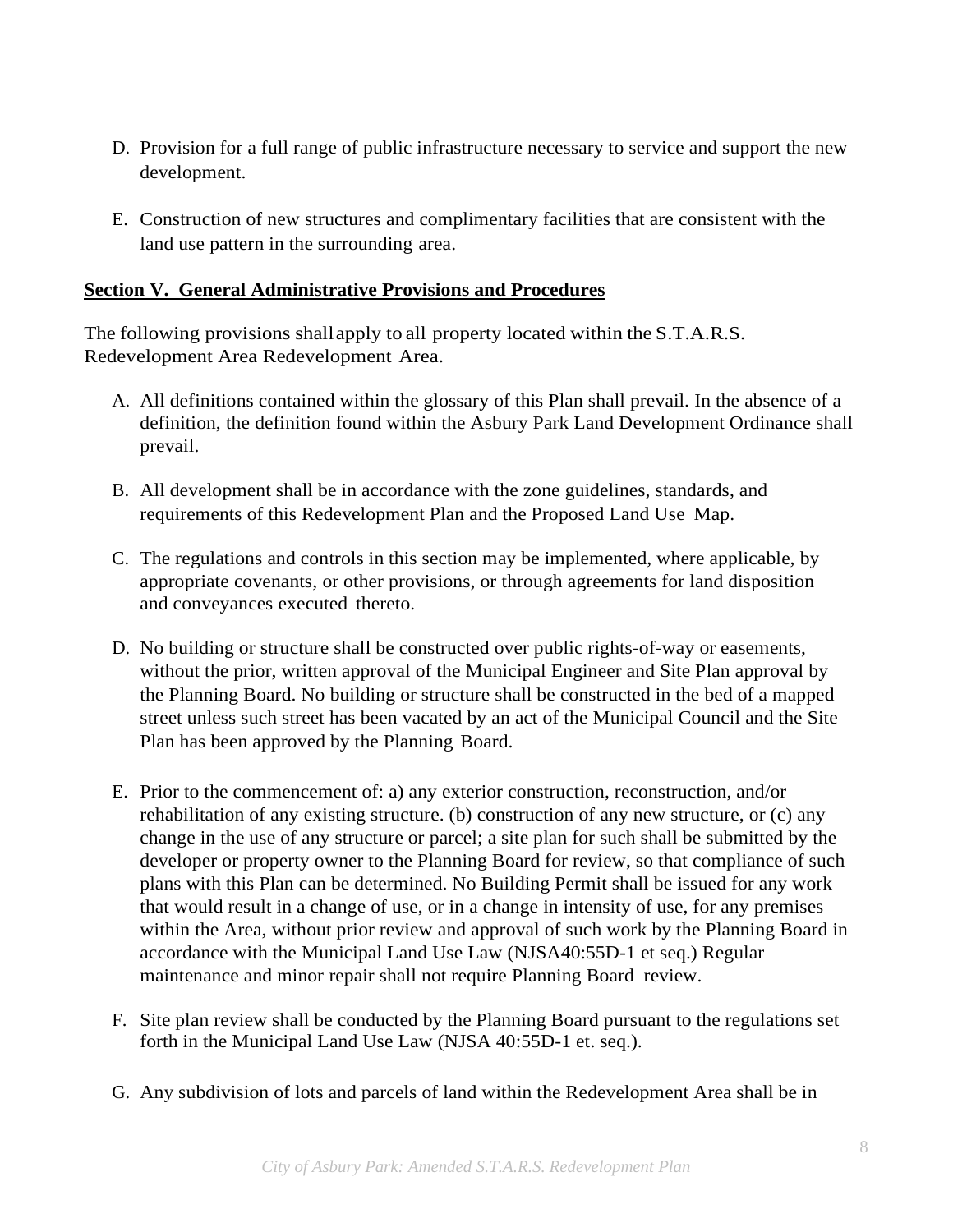accordance with this Plan's requirements and the Asbury Park Subdivision Ordinance.

- H. Interim uses may be permitted, subject to an agreement between the developers and the Planning Board that such uses will not have an adverse effect upon existing or contemplated development during the interim use period. Interim uses must first be approved by the Planning Board, which may establish an interim use period of up to three (3) years in duration. The Planning Board may grant additional renewals of interim uses.
- I. Legally established non-conforming uses and structures may continue to function within the redevelopment area, however, that once redeveloped for a permitted use; no property may be returned to any use not expressly permitted in this Redevelopment Plan. And further provided that no non-conforming use or structure may be expanded or made more non-conforming in nature.
- J. The Planning Board may grant deviations from the regulations contained within this Redevelopment Plan, where, by reason of exceptional narrowness, shallowness or shape of a specific piece of property, or by reason of exceptional topographic conditions, preexisting structures or physical features uniquely effecting a specific piece of property, the strict application of any area, yard, bulk or design objective or regulation adopted pursuant to this Redevelopment Plan, would result in peculiar and exceptional practical difficulties to, or exceptional and undue hardship upon, the developer of such property. The Planning Board may also grant a deviation from the regulations contained within this Redevelopment Plan related to a specific piece of property where the purposes of this Redevelopment Plan would be advanced by such deviation from the strict application of the requirements of this Plan; and the benefits of granting the deviation would outweigh any detriments.

The Planning Board may grant exceptions or waivers from design standards. from the requirements for site plan or subdivision approval as may be reasonable and within the general purpose and intent of the provisions for site plan review and/or subdivision approval within this Plan, if the literal enforcement of one or more provisions of the plan is impracticable or would exact undue hardship because of peculiar conditions pertaining to the site. No deviations may be granted under the terms of this section unless such deviations can be granted without resulting in substantial detriment to the public good and will not substantially impair the intent and purpose of the Redevelopment Plan. No deviations may be granted which will result in permitting a use that is not a permitted use within this Redevelopment Plan. An application requesting a deviation from the requirements of this Redevelopment Plan shall provide public notice of such application in accordance with the public notice requirements set forth in NJSA 40:55D-12.a. & b.

K. If any word, phrase, clause, section or provision of this Plan shall be found by a court of competent jurisdiction to be invalid, illegal or unconstitutional. such word, phrase. clause. section or provision shall be deemed severable and the remainder of the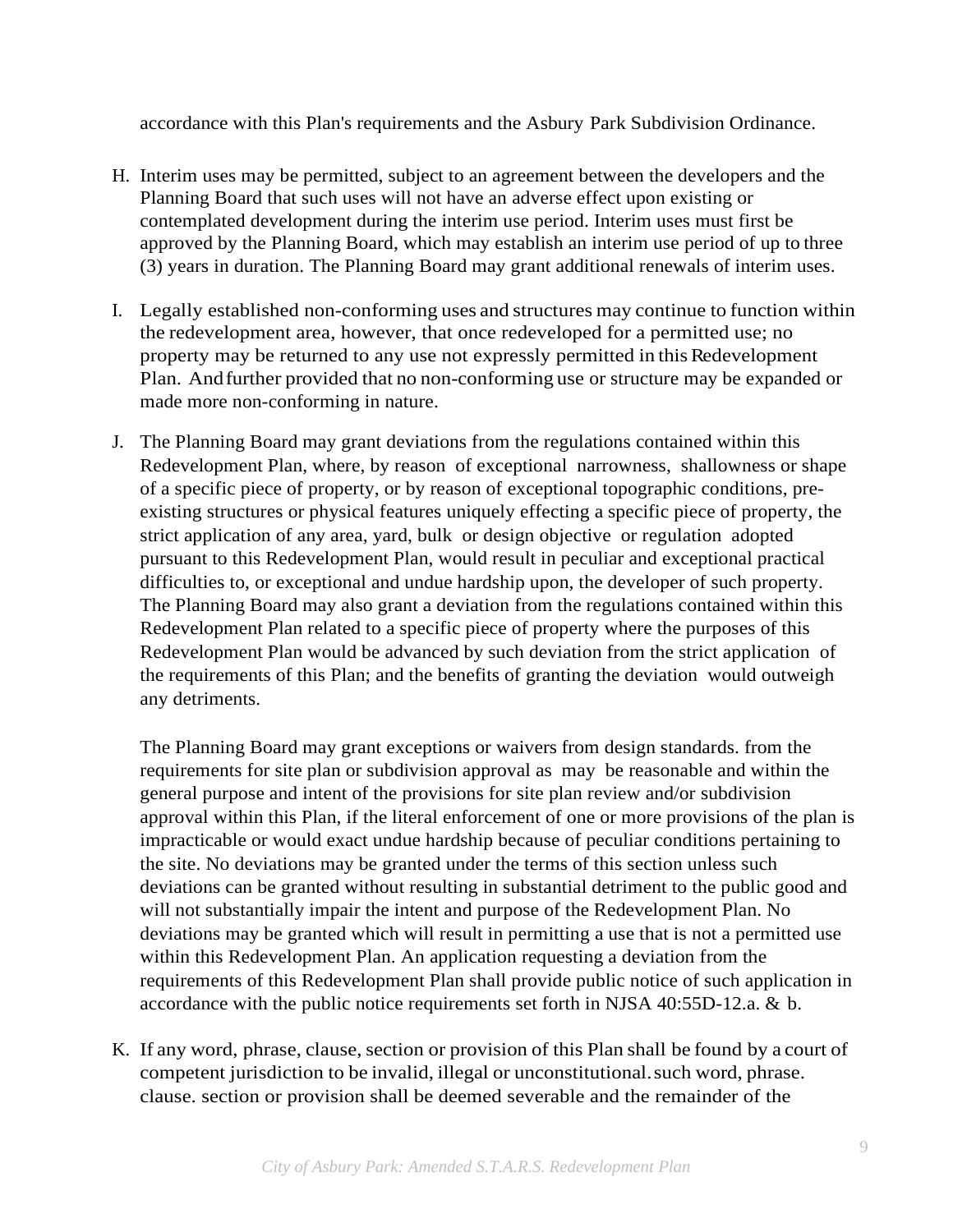ordinance shall remain in full force and effect. ·

#### **Section VI. General Design and Land Use Standards and Requirements**

The following standards and requirements shall apply to all parcels within the redevelopment zone.

- A. No junked motor vehicles, or parts thereof shall be permitted to be stored on any lot within the Area. Outdoor parking of vehicles that are inoperable or unregistered shall be prohibited.
- B. All utility distribution lines; utility service connections from such lines to the project area's individual uses; and utility appliances, regulators and metering devices shall be located underground or within enclosed structures. Metering devices shall be located so as to limit their visibility from the street  $\&$ /or screened from view to the extent practical. Remote readers are preferred for all utilities, in lieu of external location of the actual metering devices. Developers are required to arrange for connections to public and private utilities.
- C. All fencing shall comply with Section 30-63 of Land Development Ordinance of the City of Asbury Park
- D. No Billboard shall be permitted on any property contained within the Plan Area. Existing billboards shall be considered non-conforming and shall be removed at the end of their useful life.
- E. No advertising shall be permitted on parking meters, light poles, or on benches or other street furniture within the public right-of-way.
- F. All corner buildings shall have windows on both street frontages.
- G. All parts and components of cellular phone antennas, satellite dishes, and television and radio antennas shall be screened from view from all directions and elevations on existing or planned structures, or shall be disguised within the architecture of a structure. Said screening shall be constructed in a manner that is pleasing to the eye and consistent with the surrounding architecture. In all cases, creative placement of said equipment is strongly encouraged in order to minimize the need for screening.
- H. In all cases, due consideration shall be given to the screening of rooftop mechanical equipment. Rooftop mechanical equipment shall be screened from view from all directions and elevations to minimize the negative aesthetic impact upon the view from neighboring residential zones and from street level. Said screening shall be constructed in a manner that is pleasing to the eye and consistent with the surrounding architecture.
- I. Upon demolition of any existing structures, the site shall be graded; planted, sodded, paved and  $\&$ /or developed in accordance with this Plan.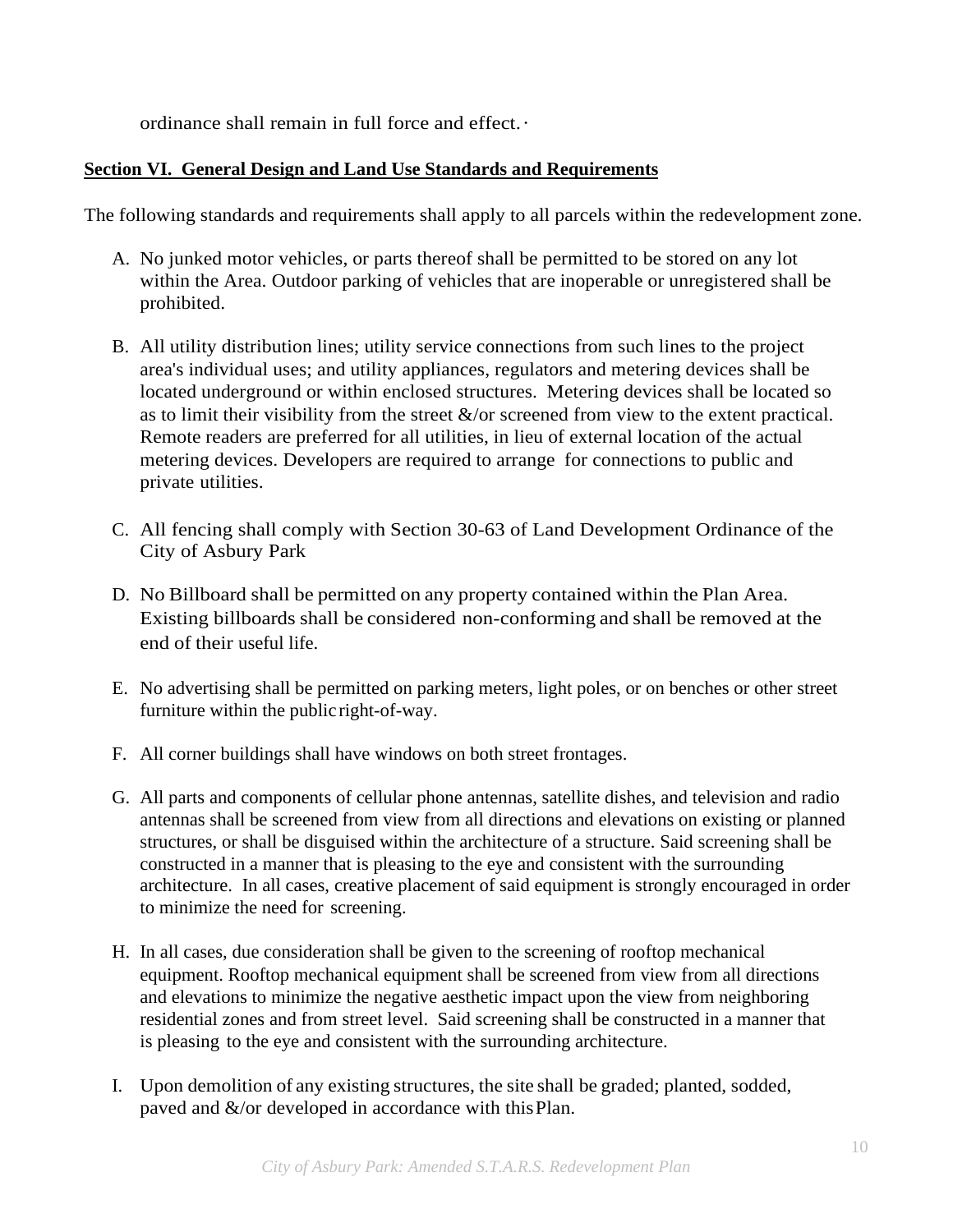- J. All trash receptacles shall be adequately secured and enclosed. All exterior dumpsters and trash receptacles shall be enclosed by a solid perimeter screening that is greater in height than the height of the dumpster.
- K. On-street parking of trucks, tractor-trailers, trailers of any type, and buses, mini-buses, jitneys, and any other commercial vehicle shall be prohibited.
- L. All commercial outdoor storage shall be prohibited. The storage, processing, separation, or transfer of garbage or waste materials shall be prohibited.
- M. No use or reuse shall be permitted, which produces toxic or noxious fumes, hazardous discharges, glare, electromagnetic disturbances, radiation, smoke, cinders, odors, dust or waste, undue noise or vibration, or other objectionable features that are detrimental to the public health, safety or general welfare, or that are damaging to the physical environment.

#### **Section VII. Urban Design Objectives and Requirements**

#### A. Building Design Objectives and Requirements

- 1. All structures within the project area shall be situated with proper consideration of their relationship to other buildings. both existing and proposed, in terms of light, air and usable open space, access to public rights of way and off-street parking, height and bulk.
- 2. Residential buildings within the project area should be designed utilizing the Community Design Regulations set forth in Section 30-69 of the Land Development Ordinance of the City of Asbury Park. The designs should be cognizant that the front facades do not create the appearance of a continuous row of garage doors along the street right of way. The use of stoops and porches, landscaping and traditional front yards is encouraged.
- 3. Groups of related buildings shall be designed to present a harmonious appearance in terms of architectural style and exterior materials. Buildings shall be designed so as to have an attractive, finished appearance when viewed from all vantage points within and outside the Area. Materials used for screening of rooftop mechanical equipment shall be harmonious with those used in the building's facade.

#### B. Landscaping and Lighting Objectives and Requirements

1. Landscaping shall be required for any part of any parcel not used for buildings, off-street parking and/or loading spaces. All proposed development shall include landscape plans indicating the location. size and quantity of the various species to be used. A minimum of twenty (20%) percent of any lot, site or parcel used for residential purposes must be landscaped area.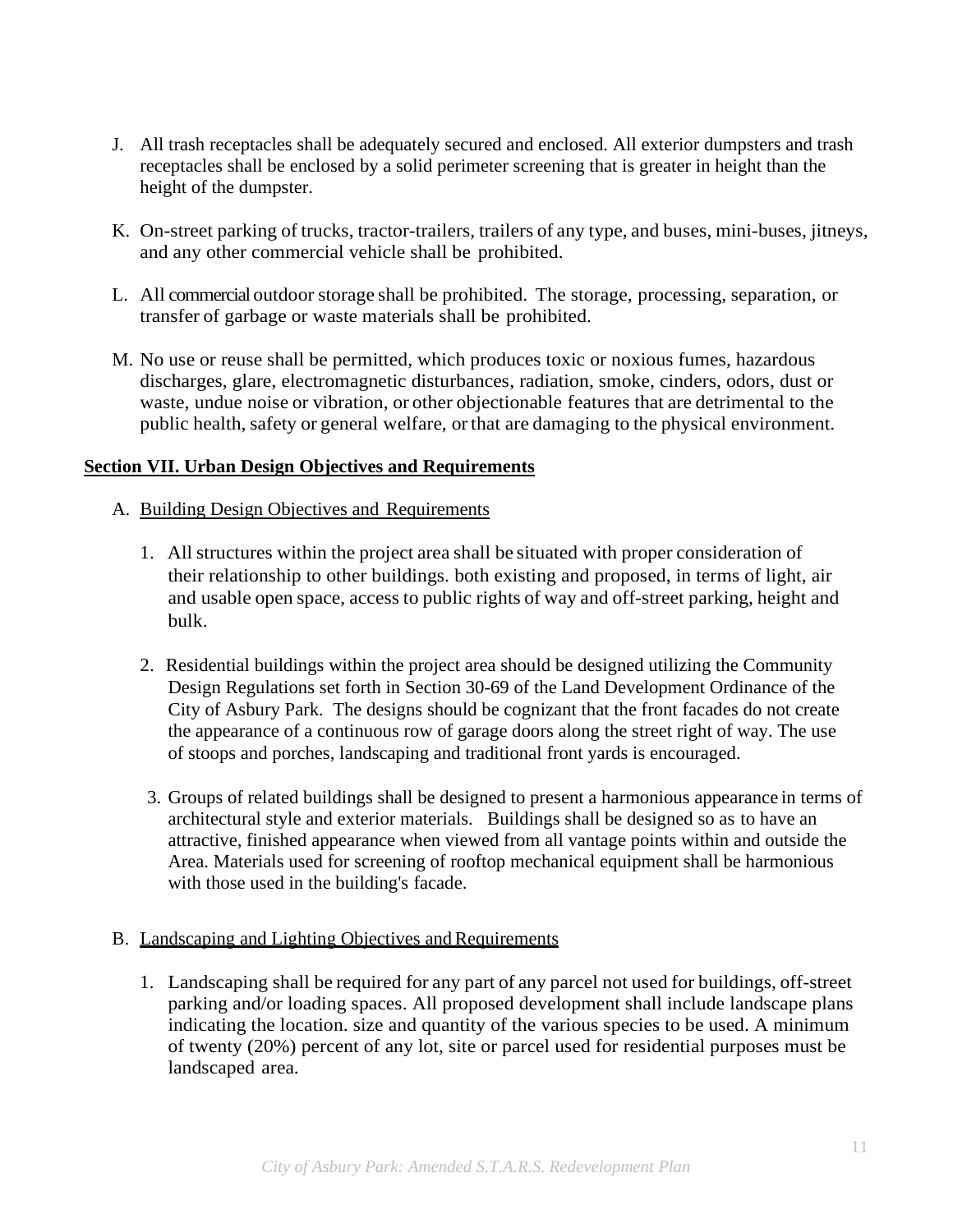- 2. Parking lots for five (5) or more vehicles, and all loading areas. shall provide a screen planting not less than five (5) feet wide along any street line and along all property lines except in those instances where a building intervenes or where the proposed planting may interfere with sight triangles. Said screening shall consist of balled and burlapped dense evergreen material that is a minimum of three (3) feet high at the time of planting, that is planted on a center that is consistent with the mature spread of the species planted.
- 3. Within the parking area, a minimum of one tree shall be planted for every 5 parking spaces. Landscaping shall be maintained with shrubs no higher than three (3) feet and trees with branches no lower than ten (10) feet, and designed so that the landscaping is dispersed throughout the parking area.
- 4. Green space (trees, shrubs, flowers, etc.) shall be used as buffers and to accent entrances, arcades and sidewalks.
- 5. All plant material used must be able to withstand the urban environment. All screen planting, other than along the street line of parking areas, shall be a minimum of four (4) feet high and shall be planted, balled and burlapped as established by the American Association of Nurserymen. A planting schedule shall be provided by the developer and approved by the Planning Board.
- 6. Any landscaping which in not resistant to the urban environment or that dies within one (1) year of planting shall be replaced by the developer.
- 7. Trees shall be planted along curb lines of streets at a maximum of 40 foot on center or in groupings, in a regular pattern or spaced alternately on either side of streets, to further enhance the aesthetic quality of the pedestrian environment in the redevelopment area.
- 8. Lighting within each site shall sufficiently illuminate all areas, including those areas where buildings are setback or offset to prevent "dark comers".
- 9. All lighting sources must be adequately shielded to avoid any glare. The area of illumination shall have a fairly uniform pattern of at least one-half (0.5) foot-candles. All lighting shall be contained wholly within the subject property.
- 10. Lighting fixtures shall be in scale with the street and size of the project.

#### C. Circulation and Off-street Parking Objectives and Requirements

- 1. Sidewalk areas must be provided and shall be properly sized for the safe and convenient movement of pedestrians through and around the Area, taking into consideration the character of the adjoining land uses (i.e. residential, commercial. etc.).
- 2. Sidewalk areas shall be attractively landscaped and durably paved in conformance with Municipal standards and shall be provided with adequate lighting. Decorative paving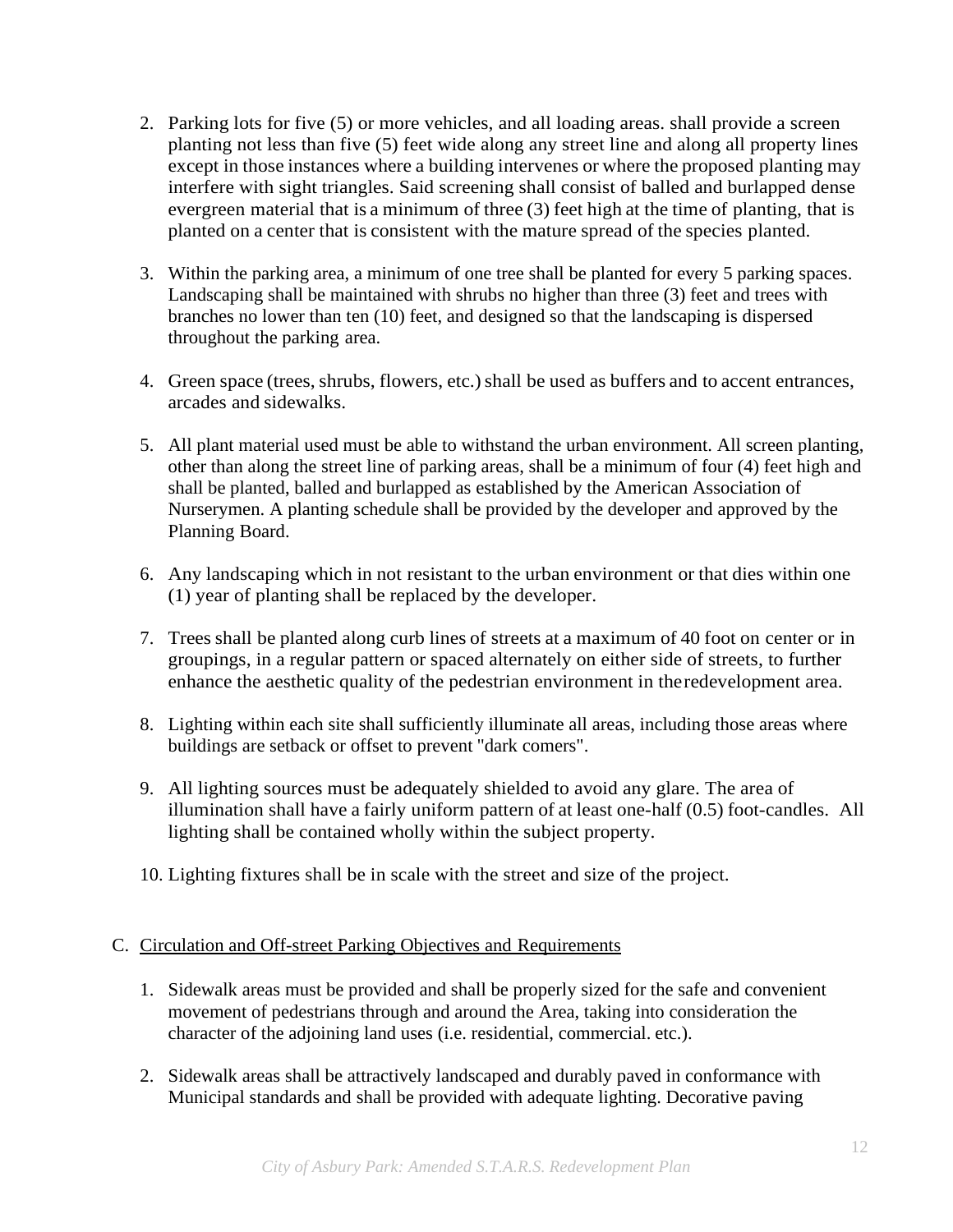materials and pedestrian scale lighting is encouraged.

- 3. Dead end streets should be avoided to allow for the smooth flow of local traffic and improved access for emergency & safety vehicles; but should seek to limit through vehicular traffic in the Redevelopment Area to the greatest extent possible, except on Springwood Avenue and Ridge Avenue.
- 4. All required parking spaces must be a minimum of 9 feet wide by 18 feet deep, as measured from the curb stop, except for retail use. All aisles shall be a minimum of 24 feet wide.
- 5. Off-street parking and loading areas shall be coordinated with the public street system serving the project area in order to avoid conflicts with vehicular traffic and/or obstruction to pedestrian walkways and thoroughfares.
- 6. Front yard parking is prohibited throughout the Redevelopment Area The use of side driveways and rear alleys to provide access to residential parking areas is encouraged.
- 7. Lighting used to illuminate off-street parking and loading areas shall be arranged and shielded to prevent the spillage of light off the premises and shall be in accordance with the lighting requirements of the Asbury Park Land Development Ordinance.
- 8. All required parking and loading areas shall be provided off-street. All such parking and loading areas shall be graded and paved with a durable dust free surface, adequately drained, and use poured in place concrete curbs or decorative curbing as approved by the Planning Board. All parking and loading areas shall be designed in accordance with the requirements of the Asbury Park Land Development Ordinance.
- 9. Parking and service areas shall be separated from streets. Access to said areas shall be clearly designated and arranged so as to avoid the backing in and out of vehicles onto the street right-of-way and to limit conflicts with pedestrian areas to the greatest extent possible.

#### D. Green Building Design

The protection of the natural environment is a key element to Asbury Park's overall redevelopment effort. Building projects in the Springwood Avenue Redevelopment Area should incorporate resource efficiency through green building design, utilizing the green building rating system known as Leadership in Energy and Environmental Design (LEED). This standard was developed by the United States Green Building Council membership. Green building design offers the advantages of reduced energy and operating costs while at the same time using less materials.

- 1. Solar panels, green roofs, storm water recharging systems and solar powered lighting are some methods that could be used to increase resource efficiency.
- 2. The use of high efficiency fixtures can reduce energy consumption.
- 3. Specify building products with recycled content and that are manufactured regionally.
- 4. Specify energy star appliances to help reduce energy consumption.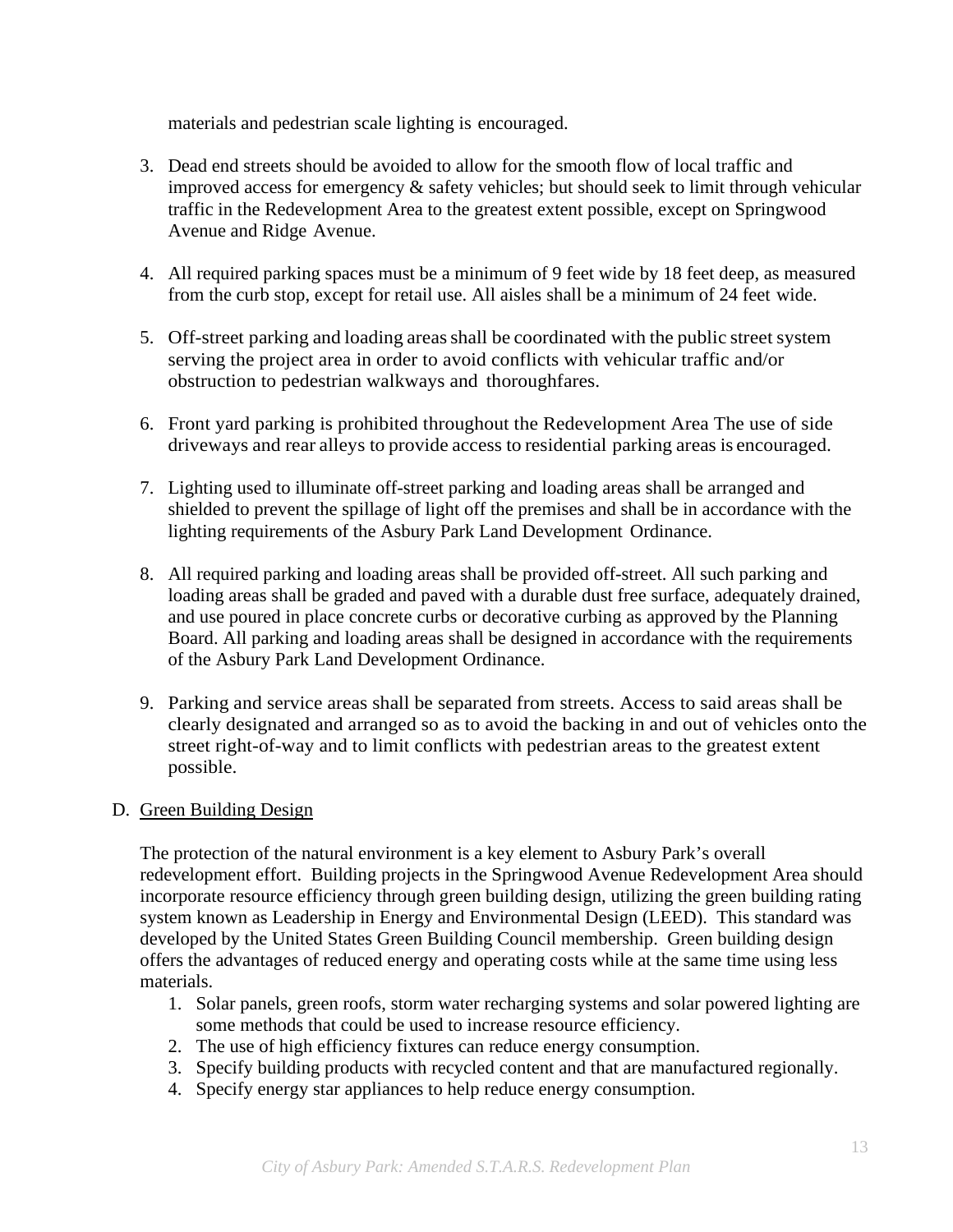5. Operable windows should be provided for all non-residential as well as residential spaces.

#### **Section VIII. Specific Land Use Regulations**

- **A. Residential Redevelopment (R-R) Zone**: The purpose of this district is to establish a zone which will permit the orderly redevelopment of the Redevelopment Area as a stable residential community through the construction of a variety of types of low and medium density residential structures and the rehabilitation, conservation and maintenance of existing residential structures and compatible land uses.
	- 1. Permitted Principal Uses and Structures
		- a. Detached Single and Two-Family Dwellings
		- b. Attached Single Family and Two-Family Dwellings
		- c. Single-Family, Two-Family and Three-Family Townhouses
		- d. Municipal Facilities: such as public schools, parks, and playgrounds
	- 2. Permitted Accessory Uses and Structures
		- a. Garages for the storage of motor vehicles or noncommercial property
		- b. Any other structure which is clearly incidental to the principal residential use of the premises
		- c. Personal recreational facilities such as swimming pools, basketball hoops, etc., subject to the requirements of this chapter
		- d. Minor Home Occupations (*Pursuant to the definition set forth in Land Development Ordinance of the City of Asbury Park*
		- e. Driveways for the parking of personal vehicles, subject to the provisions of the City of Asbury Park Land Development Ordinance.
	- 3. Permitted Conditional Uses:

### *Pursuant to 30-76.3 of the Land Development Ordinance of the City of Asbury Park*

- a. Houses of Worship
- b. Major Home Occupations
- 4. Bulk Requirements for Development:
	- a. Any lot located within the STARS R-R zone shall conform to the standards set forth in the following chart: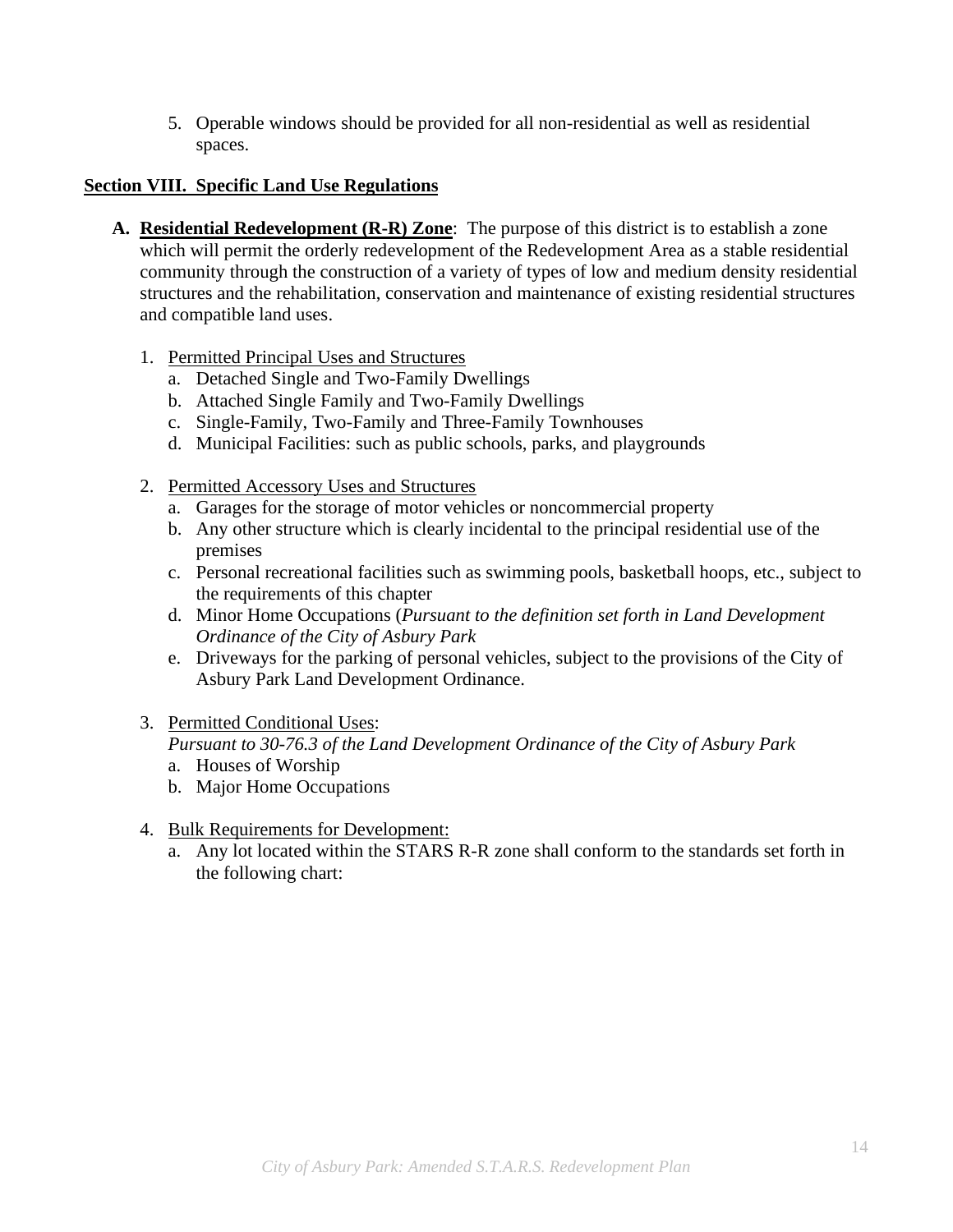|                                   | <b>Detached Single Family</b>                                                                                 | <b>Detached Two Family</b>          | <b>Attached 1 &amp; 2 Family</b>                | <b>Townhomes</b>                             |
|-----------------------------------|---------------------------------------------------------------------------------------------------------------|-------------------------------------|-------------------------------------------------|----------------------------------------------|
| <b>Minimum Lot Area</b>           | Existing                                                                                                      | 3200 sf                             | 2800 sf                                         | 2000 sf                                      |
| <b>Minimum Lot Width</b>          | Existing                                                                                                      | 32 feet                             | 28 feet                                         | 20 Feet                                      |
| <b>Minimum Lot Depth</b>          | Existing                                                                                                      | 100 feet                            | 100 feet                                        | 100 Feet                                     |
| <b>Minimum Front Yard Setback</b> | 10 Feet                                                                                                       | 10 Feet                             | 10 Feet                                         | 10 Feet                                      |
| Minimum Side Yard Setback         | 3 Feet                                                                                                        | 3 Feet One Side, 8 Feet<br>Combined | 6 Feet on Unattached<br>Side                    | 6 Feet at End of Row,<br>10 Feet Street Line |
| <b>Minimum Rear Yard Setback</b>  | 25 Feet for lots 100 feet<br>or greater in depth; 25%<br>of lot depth for lots less<br>than 100 feet in depth | 25 Feet                             | 25 feet                                         | 25 feet                                      |
| <b>Maximum Building Coverage</b>  | 50%                                                                                                           | 50%                                 | 50%                                             | 50%                                          |
| <b>Maximum Height</b>             |                                                                                                               |                                     |                                                 |                                              |
|                                   |                                                                                                               | Three (3) Stories; 35               | Three (3) Stories; 35                           | Three (3) Stories; 35                        |
| Principal Structure               | Three (3) Stories; 35 feet                                                                                    | feet                                | feet                                            | feet                                         |
| <b>Accessory Structure</b>        | One (1) Story; 15 feet                                                                                        | One (1) Story; 15 feet              | One (1) Story; 15 feet   One (1) Story; 15 feet |                                              |

#### 5. Miscellaneous Provisions:

- a. Open porches, decks and patios shall not be calculated as building coverage provided that at least the minimum landscape standards pursuant to Section VII.B. are met.
- b. Front steps may intrude into the front yard setback area.
- c. All yards shall be of sufficient size and arrangement to provide adequate air, light and open space; and meet all applicable building construction and fire codes for the proposed building and use.

#### 6. Off-Street Parking Requirements

- a. All single-family residential dwellings: 2 spaces
- b. All two-family residential dwellings: 3 spaces
- c. All three-family residential dwellings: 1 space per 0-1 bedroom units; 2 spaces per two or more bedroom units.
- d. All other land uses shall comply with the requirements of the Asbury Park Land Development Ordinance (parking)
- 7. Signage

Signage for all permitted uses within the Redevelopment Area shall conform to the provisions sets forth in the City of Asbury Park Land Development Ordinance.

#### **Section IX. Acquisition Plan**

The S.T.A.R.S. Redevelopment Area is comprised of a compact and defined area within the City of Asbury Park. The Area is important to the community as an area of residential development compatible with the surrounding land uses, the Master Plan and the underlying zoning. Incompatible land uses, vacant land. dilapidated buildings and other impediments to proper development are encouraged to be removed in an orderly and planned manner.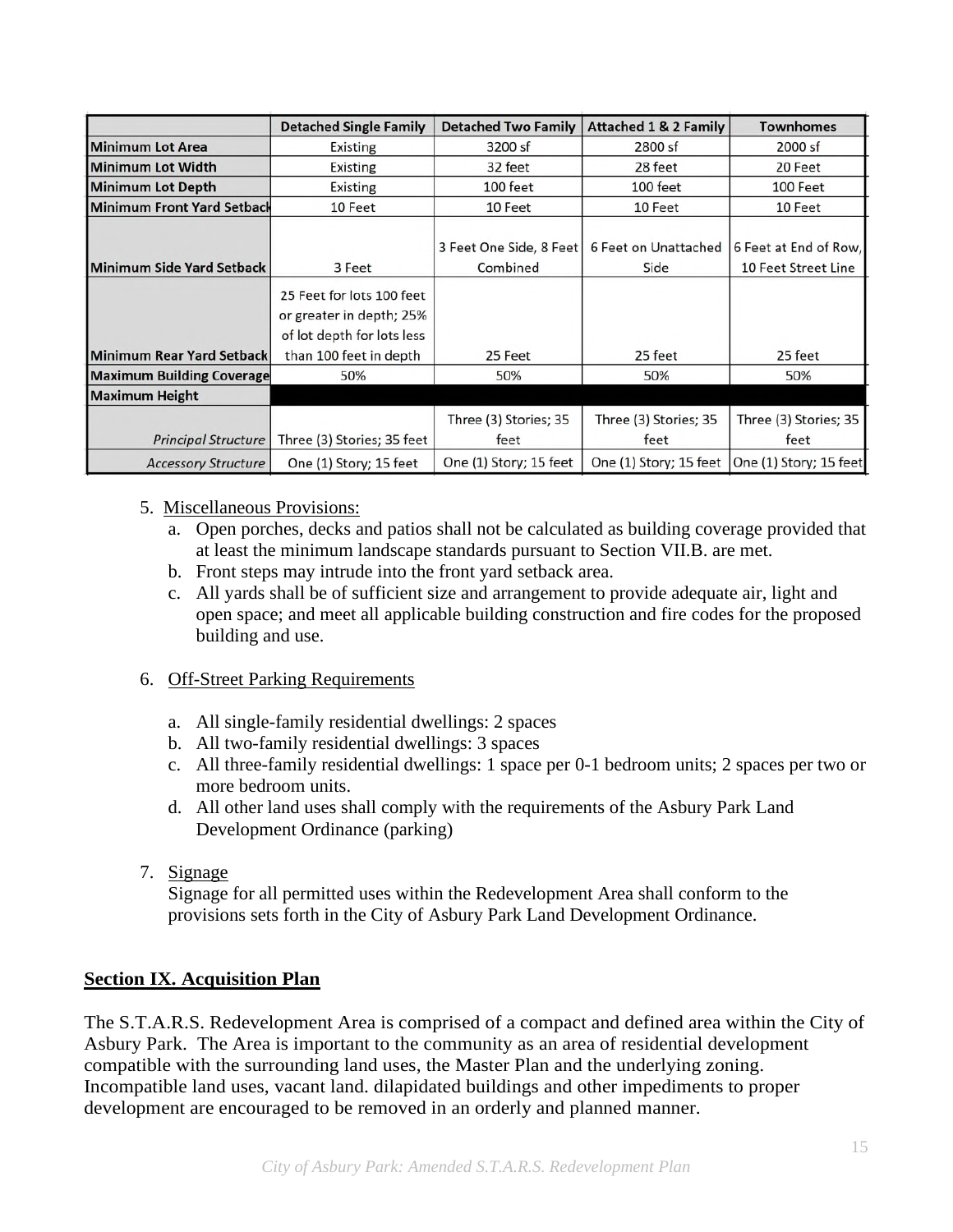No property acquisition utilizing the power of eminent domain is proposed under this plan. Redevelopment, rehabilitation, and property acquisition actions will be undertaken by private property owners without the use of eminent domain.

#### **Section X. Relocation Plan**

Redevelopment and rehabilitation actions will be undertaken by private property owners without the use of property acquisition by eminent domain. Therefore, no relocation assistance is necessary.

#### **Section XI. Circulation Plan**

The existing conditions within the Redevelopment Area include dead end streets in poor condition such as DeWitt Avenue. Many sidewalks are in poor condition, streetscape amenities are minimal to none and lighting is poor. These conditions affect the public safety in that emergency vehicles and equipment have poor access to certain portions of the Redevelopment Area and there is poor traffic flow within the area.

Circulation within the Redevelopment Area will be improved through the reconstruction and/or repaving of the streets in the Redevelopment Area. New sidewalks and curbing will also be constructed within the Redevelopment Area improving pedestrian circulation in the Redevelopment Area and improving pedestrian safety. The provision of off-street parking for the new and redeveloped uses in the Redevelopment Area will also improve general circulation and traffic flow.

The streetscape will be enhanced by the addition of trees and pedestrian scale decorative lighting. It is also anticipated that all utilities will be constructed underground. The overall effect of these improvements is to enhance pedestrian safety, improve traffic circulation and improve the overall feel of the community.

Street modifications including the construction of a new street parallel to the municipal border with Neptune Township near the southern edge of the Redevelopment Area on the Block and Lots formerly known as Block 98, Lots 26 and 27 have been completed since the original implementation of this Redevelopment Plan. This construction has eliminated a dead-end street condition on Avenue A and has improved traffic circulation especially for emergency and public safety vehicles and equipment. It is recommended that Adams Street between Avenue A and Atkins Avenue should also be vacated and, if possible, the land be utilized to create two new lots, one fronting on Atkins avenue and one fronting on Avenue A.

#### **Section XII. Inventory and Replacement of Affordable Housing Units**

The STARS Redevelopment Area was designated by the Mayor and City Council on November 15, 1999, a date nine years prior to the effective date of P.L. 2008, c. 46. Thus, no inventory of affordable units was created at the time the redevelopment was designated.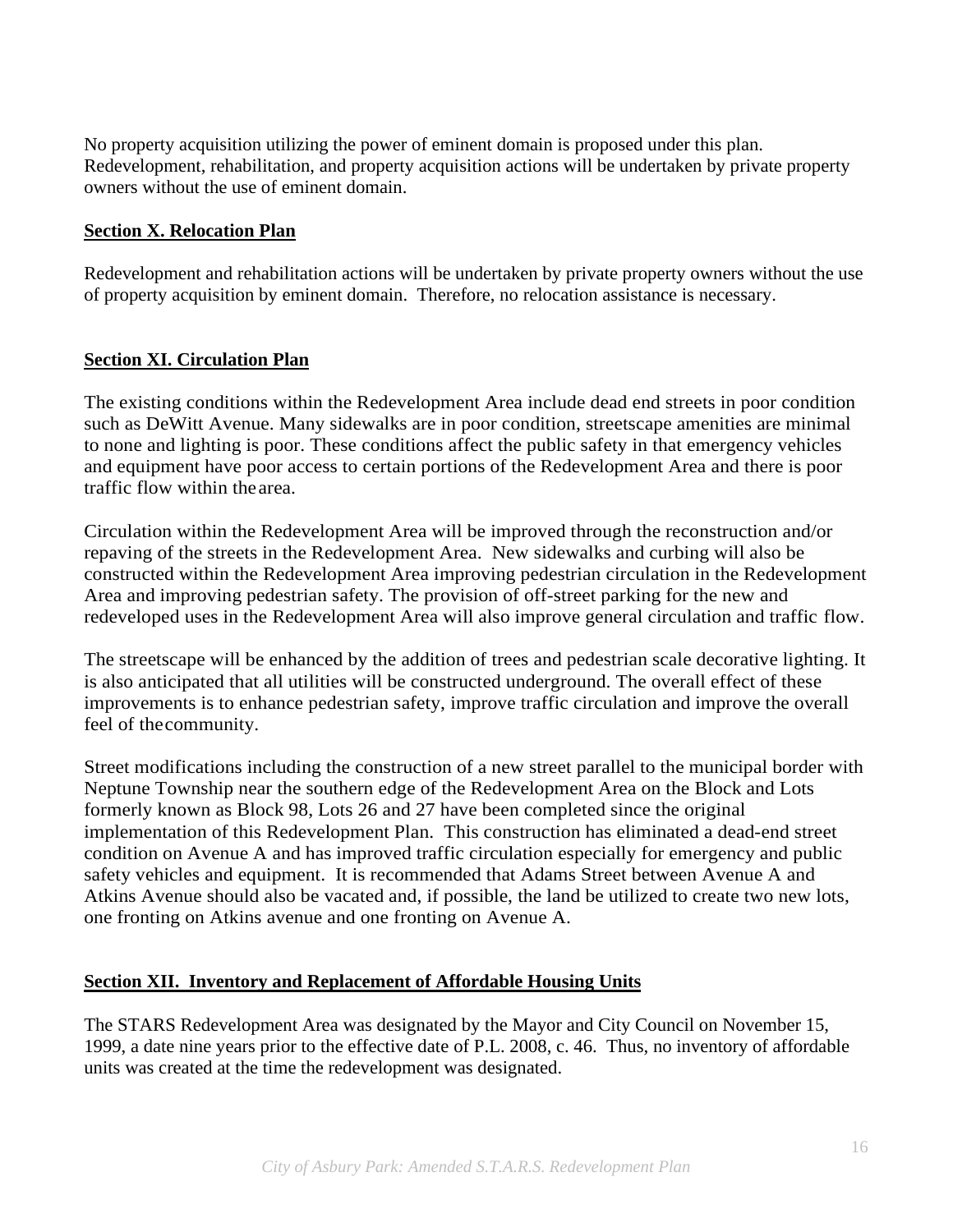The STARS Redevelopment Plan does not require the removal of any housing units, nor are any housing units identified to be removed as a result of implementation of the redevelopment plan, nor does the Plan permit the use of eminent domain to acquire property, so any potential loss of housing units would occur through market forces. Any existing housing units made non-conforming under the Plan may be continued provided that the non-conformity is not expanded, increased, or enlarged.

#### **Section XIII. Provisions Necessary to Meet State and Local Requirements**

In accordance with NJSA 40A:12A-l et seq., Chapter 79, Laws of New Jersey 1992, known as "The Local Redevelopment and Housing Law", the following statements are made:

- A. The Plan herein has delineated a definite relationship to local objectives as to appropriate land uses, density of population, and improved traffic and public transportation, public utilities, recreation and community facilities and other public improvements.
- B. The Plan has laid out various strategies to be implemented in order to carry out the objectives of this plan.
- C. The Plan has given proposed land uses and building requirements for the redevelopment area.
- D. The Acquisition Plan (Section IX), indicates property to be acquired via the private market and no eminent domain powers shall be executed under this Plan.
- E. The Plan is in compliance with the City of Asbury Park Master Plan. The Master Plan of the County of Monmouth and is not contrary to the goals and objectives of these Master Plans. The Plan is also generally consistent with both the Land-use Plan and development pattern of the Township of Neptune. The location of the proposed residential land uses is consistent with the historic development patterns of the overall area. The Plan complies with the goals and objectives of the New Jersey Development and Redevelopment Plan in that this Plan and the State's plan both recognize the need to redevelop urban land.
- F. This Redevelopment Plan shall supersede all provisions of the City of Asbury Park Land Development Ordinance that are specifically addressed herein. Any zoning related question that is not addressed herein shall refer to the City of Asbury Park Land Development Ordinance for clarification. No variance from the requirements herein shall be cognizable by the Zoning Board of Adjustment. The Planning Board alone shall have the authority to grant deviations from the requirements of this plan, as provided herein. Upon final adoption of this Plan by the Municipal Council of City of Asbury Park, the City of Asbury Park Zoning Map shall be amended to rezone the area covered by this Plan as the S.T.A.R.S. Redevelopment Area, and all underlying zoning will be voided.

#### **Section XIV Procedures for Amending the Redevelopment Plan**

A. This Plan may be amended from time to time upon compliance with the requirements of law. A fee of five hundred dollars (\$500), plus all costs for copying and transcripts shall be payable to the City of Asbury Park for any request to amend this Plan.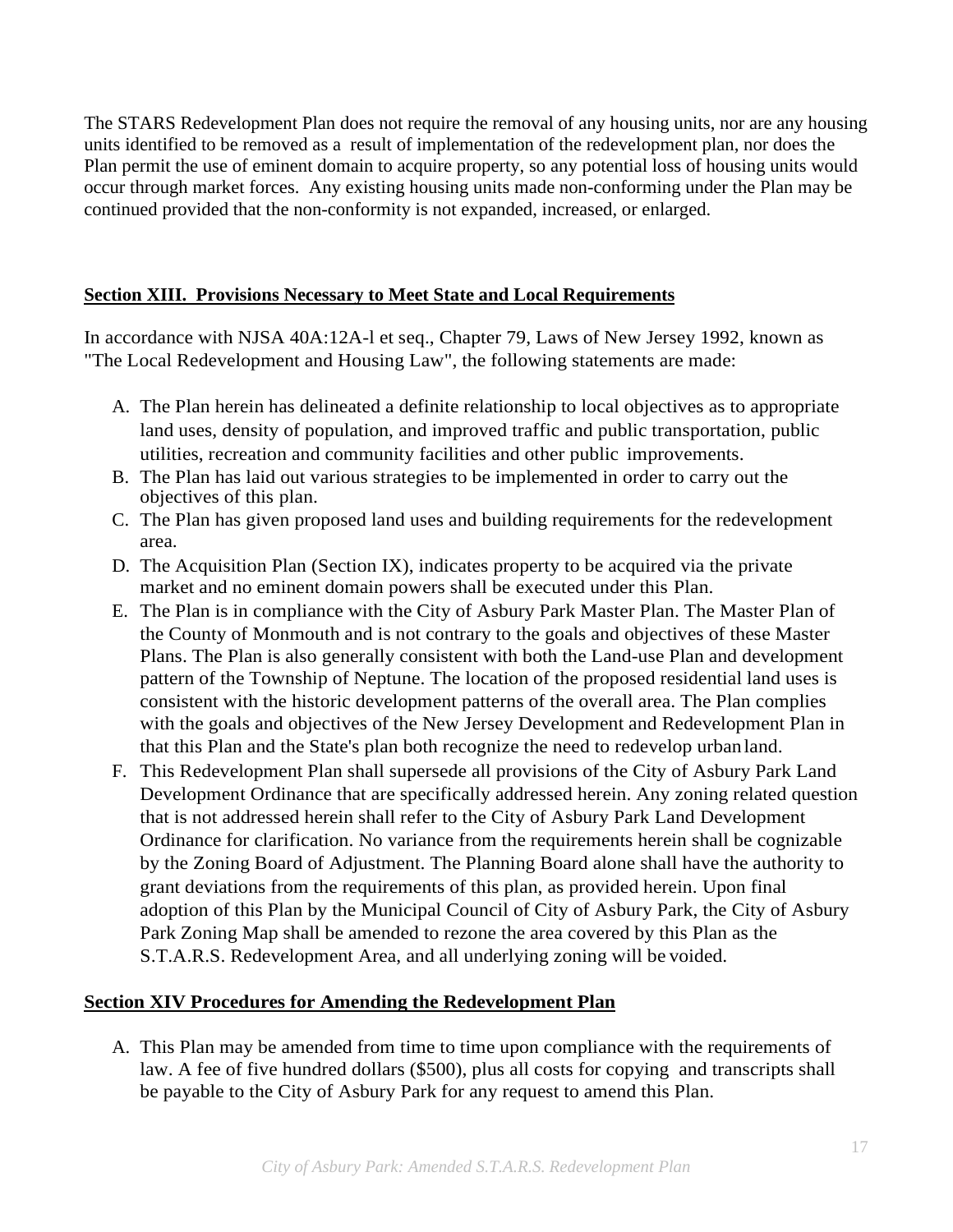B. No amendment to this Plan shall be approved without a review by the Planning Board, and a public hearing and adoption by Municipal Council. A copy of any proposed change to the Plan shall be filed with the Office of the City Clerk.

#### **Section XV. Duration of This Plan**

The provisions of this plan specifying the redevelopment of the project area and the requirements and restrictions with respect thereto shall be in effect for a period of twenty (20) years from the original date of approval of this Plan by the Asbury Park Municipal Council. Subsequent amendments hereto shall not alter or extend this period of duration, unless specifically extended by such amendments.

#### **Section XVI. Definitions**

Definitions contained herein shall prevail within the Redevelopment Area. For definitions not contained herein. the definitions contained in the City of Asbury Park Land Development Ordinance shall prevail.

ALLEY: A public thoroughfare. which affords only a secondary means of access to an abutting property. An alley providing access to residential parking areas shall have a right of way of twentytwo (22) feet in width and a cart way of at least eighteen (18) feet; and need not provide sidewalks or other exclusively pedestrian walkways within its right of way.

ATTACHED HOME: A one-family or two-family residential structure attached to another onefamily or two-family structure along one side wall, on adjoining lots, each being separated from the adjoining one-family or two-family residential structure by a party wall extending from the basement or cellar to or through the roof, with separate entrances for each unit or structure.

BUFFER: A strip of land that exists between two parcels of land, or between two land uses, and that serves to mitigate the negative or undesirable impact or impacts of one occupant or land use upon the other. The strip may be required to contain a minimum width, minimum height of earth or plant material, minimum height or type of fencing, or minimum amount or type of landscaping.

DENSITY: The permitted number of dwelling units per gross area of land to be developed.

#### DISTRICT: Zone

INFILL HOUSING: The construction of a housing unit that resembles in proportion scale, height, style and bulk the adjacent dwelling units.

JUNKYARD: Any area, lot, land, parcel, building, or structure, or part thereof, used for the storage, collection, processing, purchase, sale, salvage, or disposal of junk. Any site with three or more unregistered vehicles shall constitute a junkyard. (Also known as - Salvage Yard)

PARKING SPACE (COMPACT): An area measuring a minimum of eight (8) feet in width by sixteen (16) feet in depth, either within a structure or in the open, for the parking of motor vehicles,